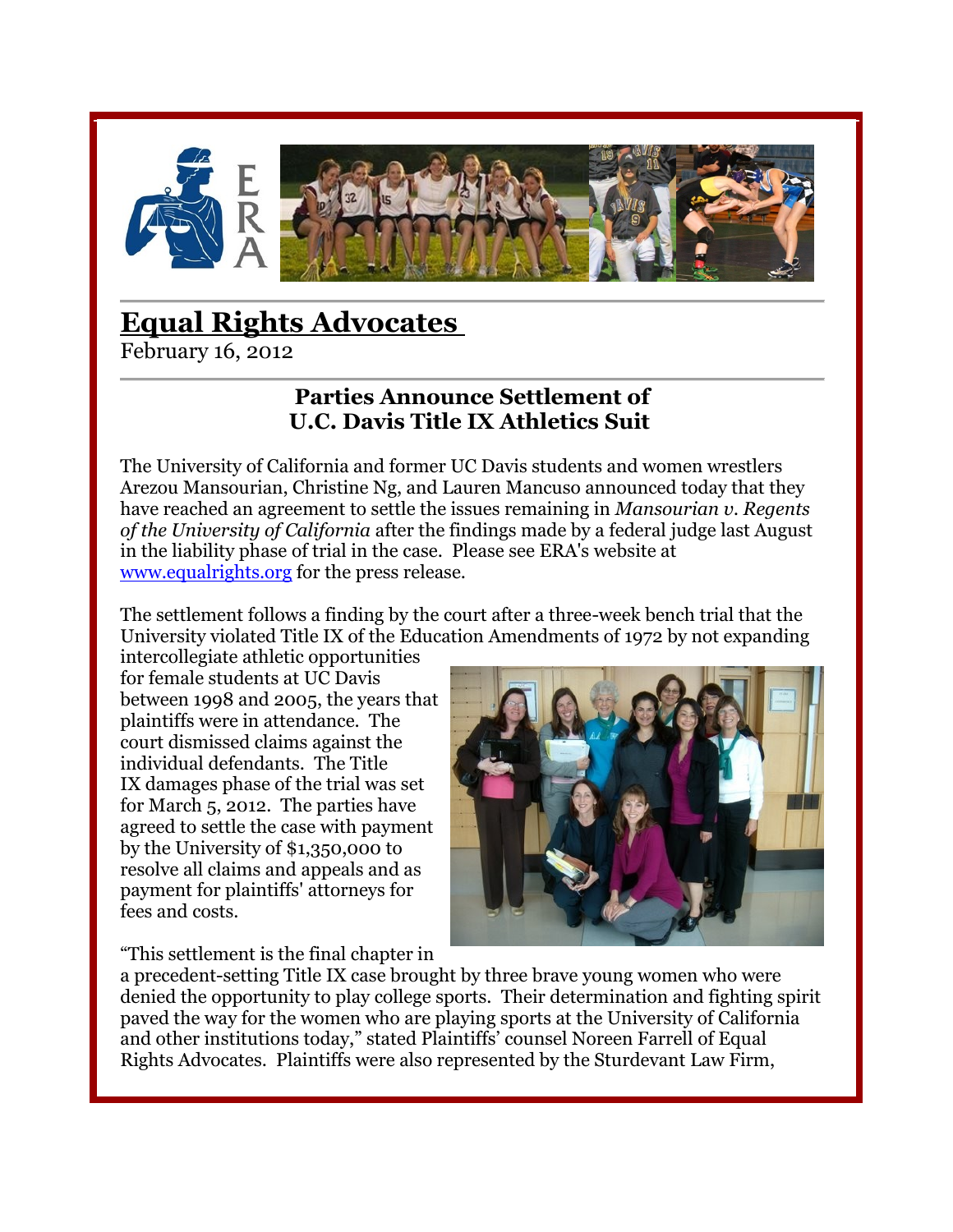Equity Legal, and Duckworth Peters Lebowitz Olivier LLP, with support from the American Association of University Women.

"While it is disturbing that the University chose to spend millions to litigate for years rather than let these women participate, this case brought about important changes at UC Davis that will provide other female students an equal chance to participate in sports as Title IX requires," added Jim Sturdevant, referring to changes resulting from settlement of a UC Davis class action that arose from the wrestler case. See below for details.

Arezou Mansourian, Christine Ng and Lauren Mancuso were recruited by the UC Davis wrestling coach and choose Davis to pursue varsity wrestling. All three were pioneers in women's wrestling. Arezou Mansourian placed at the North Coast sectionals in high school and won numerous tournaments. Christine Ng participated in national high school championships and led her state as team captain. Lauren Mancuso was an Olympic hopeful, who placed third in California's 2001 state championship for girls and was nationally-ranked. The women filed suit in 2003 demanding equal athletic opportunities for women after the university eliminated women's opportunities in wrestling and dozens more in other women's sports.

While the case continued long after the graduation of these Plaintiffs, they racked up a series of victories for Title IX. As noted by Mansourian, "I have fought for women's rights in college athletics for the past 10 years and the change it has brought for the future of women athletes has been worth the battle."

Here are some case highlights:

#### **Landmark Ninth Circuit Win Removes Hurdles to Title IX Athletics**   $\overline{\mathbf{v}}$ **Suits**

In a May 2010 decision reversing a dismissal of the Title IX claim on summary judgment, the Ninth Circuit Court of Appeals rejected the application of the "notice and deliberate indifference" standard used in sexual harassment cases to athletics cases such as this one. Rejecting the district court's basis for dismissal, the Ninth Circuit held that a school does not need "notice" of its own institutional decision to provide female students fewer opportunities to play sports, especially when Title IX itself places an affirmative obligation on schools to comply – whether or not anyone files a complaint. The Court emphasized, "[Title IX] requires continuous progress toward the mandate of gender equality that Title IX has imposed on funding recipients for the past thirty years."

Plaintiffs' counsel Kristen Galles from Equity Legal, a Title IX expert who has litigated many Title IX cases, noted that this is the first major court case that addressed the meaning and application of "Prong Two" of the generally accepted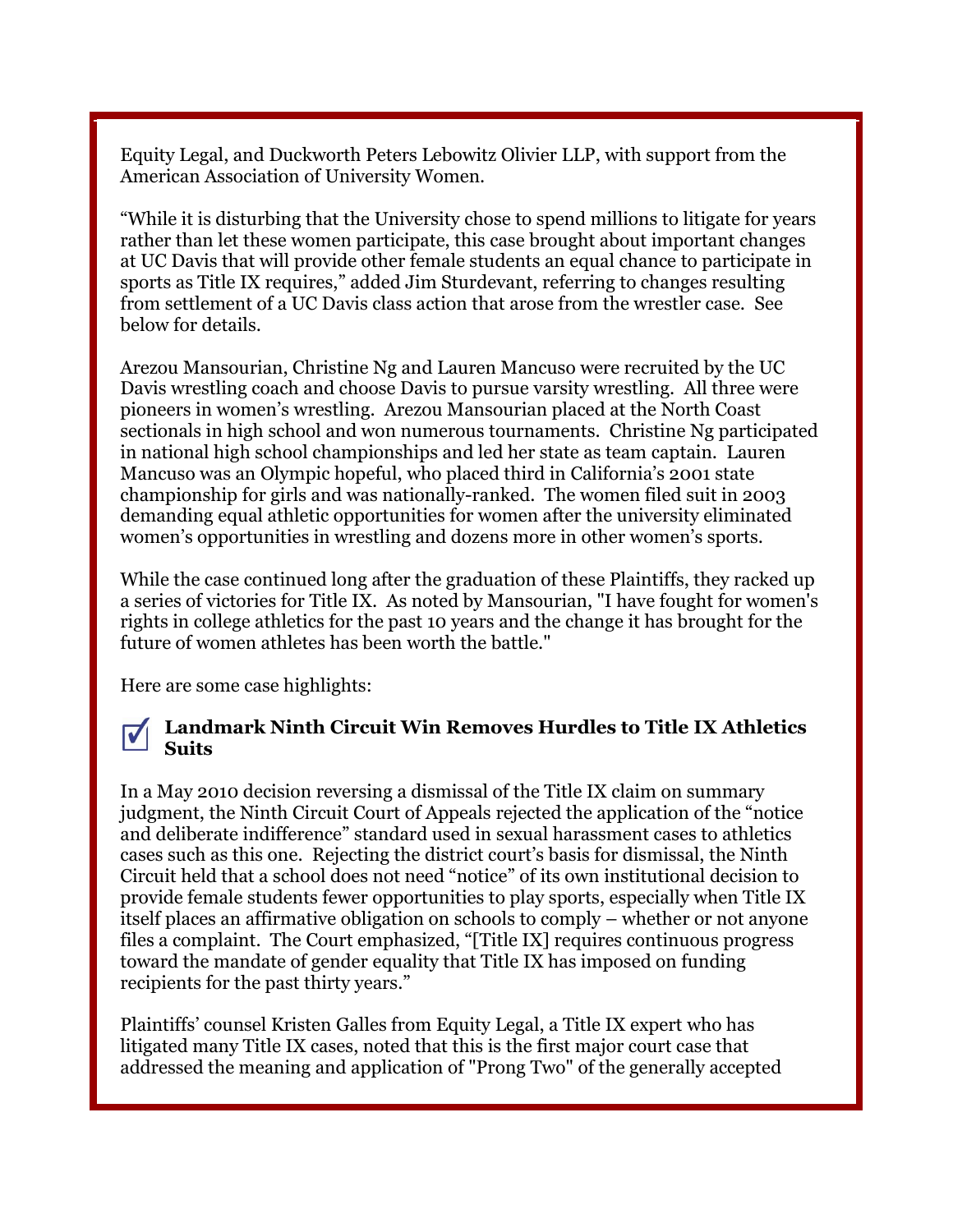"Three Prong Test" that measures Title IX compliance in terms of participation opportunities. The "Three Prong Test" allows a school to comply with Title IX by either ensuring near parity in the number of participation opportunities offered to men and women relative to their enrollment (Prong One); or by continually expanding opportunities for the underrepresented sex in a way that is responsive to their developing interest (Prong Two); or by sponsoring all sports for which there is interest by the underrepresented sex (Prong Three).



The Ninth Circuit closely scrutinized the reliance on Part Two by the University of California. As noted by Galles, "The Ninth Circuit opinion emphasized that schools must have *both* a history and continuing practice of expanding opportunities for women. They cannot just wait until someone files a legal complaint. Schools have affirmative, independent obligations to expand opportunities when women are underrepresented in sports. Hopefully, the decision in this case will wake schools up to those obligations."

#### $|\bm{v}|$ **Trial Victory for Plaintiffs Finding Title IX Violation by University**

In August 2011, Plaintiffs scored another win with a decision from the bench that the University violated Title IX when Plaintiffs were students. The court ruled that UC Davis could not claim "expansion" under Title IX's Prong Two when it dropped more than 60 sports opportunities for women without replacing them. The University conceded that it was not in compliance with Prongs One or Three.

Taking stock of the settlement announcement, Plaintiff Christine Ng stated, "All we ever wanted was to represent UC Davis in sports. We litigated this case for nearly 10 difficult years and missed that opportunity. It should not have to take that long to achieve justice, but we are happy that the lives of many young women attending UC Davis after we did have benefited and will benefit from our fight for Title IX."

Women's wrestling also scored a win from the case. Plaintiff Lauren Mancuso stated, "The case paved the way for so many girls who wanted to wrestle or participate in other non-traditional sports. For that, we are proud." Shortly after Plaintiffs filed suit, women's wrestling made its Olympic debut in 2004. Today, thousands of women and girls participate in wrestling across the country.